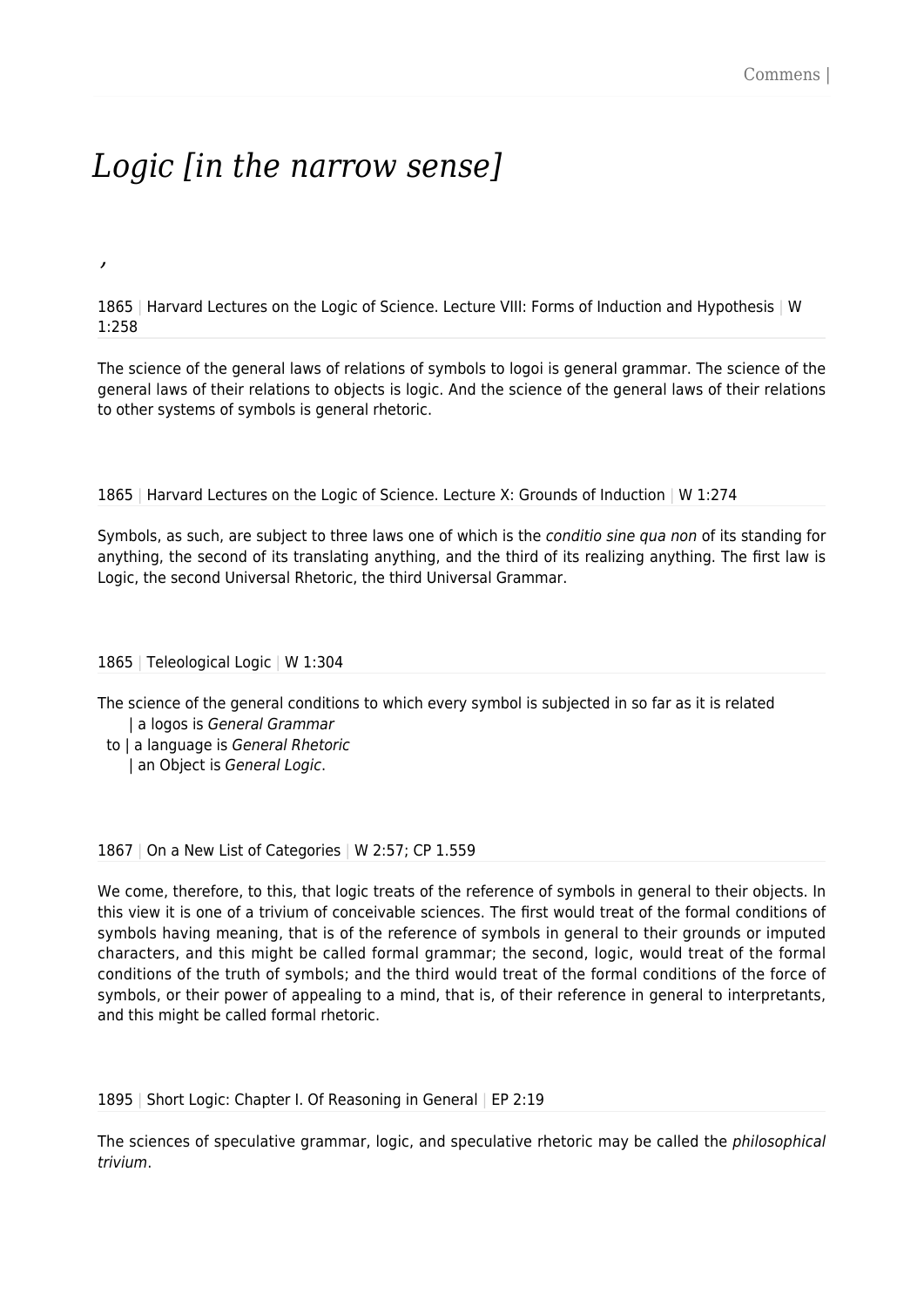#### 1896 | The Regenerated Logic | CP 3.430

"Exact" logic, in its widest sense, will (as I apprehend) consist of three parts. For it will be necessary, first of all, to study those properties of beliefs which belong to them as beliefs, irrespective of their stability. This will amount to what Duns Scotus called speculative grammar. For it must analyse an assertion into its essential elements, independently of the structure of the language in which it may happen to be expressed. It will also divide assertions into categories according to their essential differences. The second part will consider to what conditions an assertion must conform in order that it may correspond to the "reality," that is, in order that the belief it expresses may be stable. This is what is more particularly understood by the word *logic*. It must consider, first, necessary, and second, probable reasoning. Thirdly, the general doctrine must embrace the study of those general conditions under which a problem presents itself for solution and those under which one question leads on to another. As this completes a triad of studies, or trivium, we might, not inappropriately, term the last study Speculative rhetoric. This division was proposed in 1867 by me, but I have often designated this third part as objective logic.

## 1896 [c.] | Logic of Mathematics: An attempt to develop my categories from within | CP 1.444

But besides being logical in the sense of demanding a logical analysis, our inquiry also relates to two as a conception of logic. The term "logic" is unscientifically by me employed in two distinct senses. In its narrower sense, it is the science of the necessary conditions of the attainment of truth. In its broader sense, it is the science of the necessary laws of thought, or, still better (thought always taking place by means of signs), it is general semeiotic, treating not merely of truth, but also of the general conditions of signs being signs (which Duns Scotus called grammatica speculativa), also of the laws of the evolution of thought, which since it coincides with the study of the necessary conditions of the transmission of meaning by signs from mind to mind, and from one state of mind to another, ought, for the sake of taking advantage of an old association of terms, be called *rhetorica speculativa*, but which I content myself with inaccurately calling objective logic, because that conveys the correct idea that it is like Hegel's logic.

### 1897 [c.] | On Signs [R] | CP 2.229

In consequence of every representamen being thus connected with three things, the ground, the object, and the interpretant, the science of semiotic has three branches. The first is called by Duns Scotus grammatica speculativa. We may term it pure grammar. It has for its task to ascertain what must be true of the representamen used by every scientific intelligence in order that they may embody any meaning. The second is logic proper. It is the science of what is quasi-necessarily true of the representamina of any scientific intelligence in order that they may hold good of any object, that is, may be true. Or say, logic proper is the formal science of the conditions of the truth of representations. The third, in imitation of Kant's fashion of preserving old associations of words in finding nomenclature for new conceptions, I call pure rhetoric. Its task is to ascertain the laws by which in every scientific intelligence one sign gives birth to another, and especially one thought brings forth another.